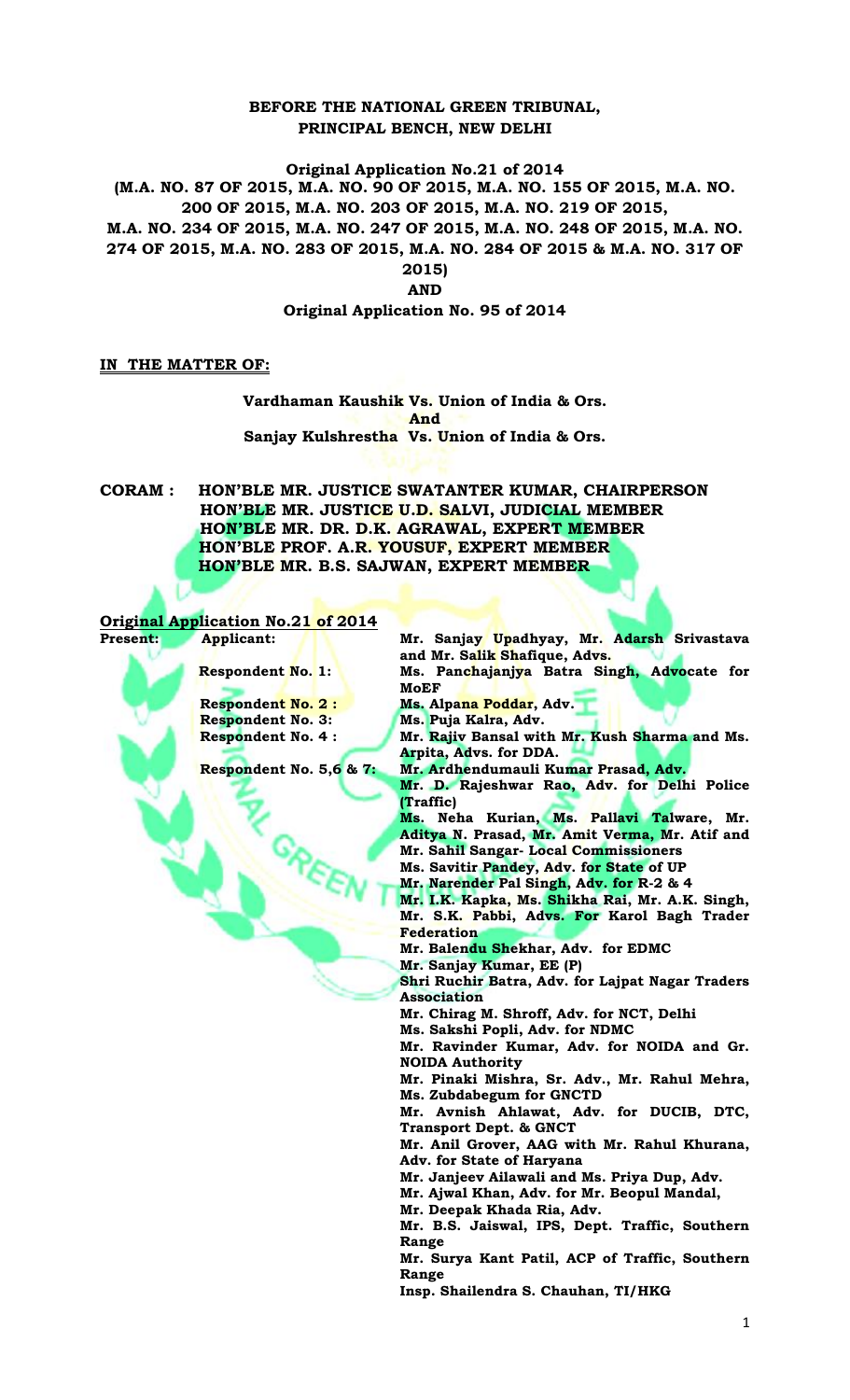**Insp. K.C. Sharma, , TI/DFC Insp Vijay Paal Tomar, TI/KKC Mr. Ravindra Kumar, ACP/Traffic, Northern Range Insp. Kailash Bisht, TI/Legal Cell Insp. Shrender Kumar, TI/KBC Insp. Dalbir Singh, TI/LNC**

## **Original Application No. 95 of 2014**

**Present: Applicant: Mr. Sanjay Kulshretha (Petitioner in Person), with Mr. Ashish S. Kulshreshtha, Advs. Respondent No. 1: Mr. Vikas Malhotra and Mr. M.P. Sahay, MoEF & CC Respondent No. 2 to 6: Mr. Ardhendumauli Kumar Prasad, Adv. Respondent No. 7 : Ms. Savitri Pandey, Adv. for State of U.P. Mr. Mukesh Kumar, Adv. for NHAI Mr. N. Yogesh Kanna and Mr. A. Santha Kumar, Adv. for state of Tamil Nadu. Mr. Chirag M. Shroff, Adv. for NCT Delhi.**

**Date and Remarks Orders of the Tribunal Item No. 01 & 02 April 10, 2015** The Learned Counsel appearing for the state NCT, Delhi has submitted that the Government of NCT, Delhi has taken a policy decision to implement all the directions of the Tribunal to ensure that people of Delhi get cleaner air to live and lead better life environmentally. The Learned Counsel appearing for the Union of India also states that the Government is committed for better environment. For the statements made above, and in any case, which have been widely reported, that there is definite concern and initiative being taken by the Central as well as State Government to clean the air of Delhi and to provide better ambient air quality for a healthy and decent environment to the residents of Delhi, we record our appreciation for this concern and initiative being taken by the respective Governments. We also express a pious hope

that in the interest of public health and environment, the directions now being issued by the Tribunal would be implemented without default and delay.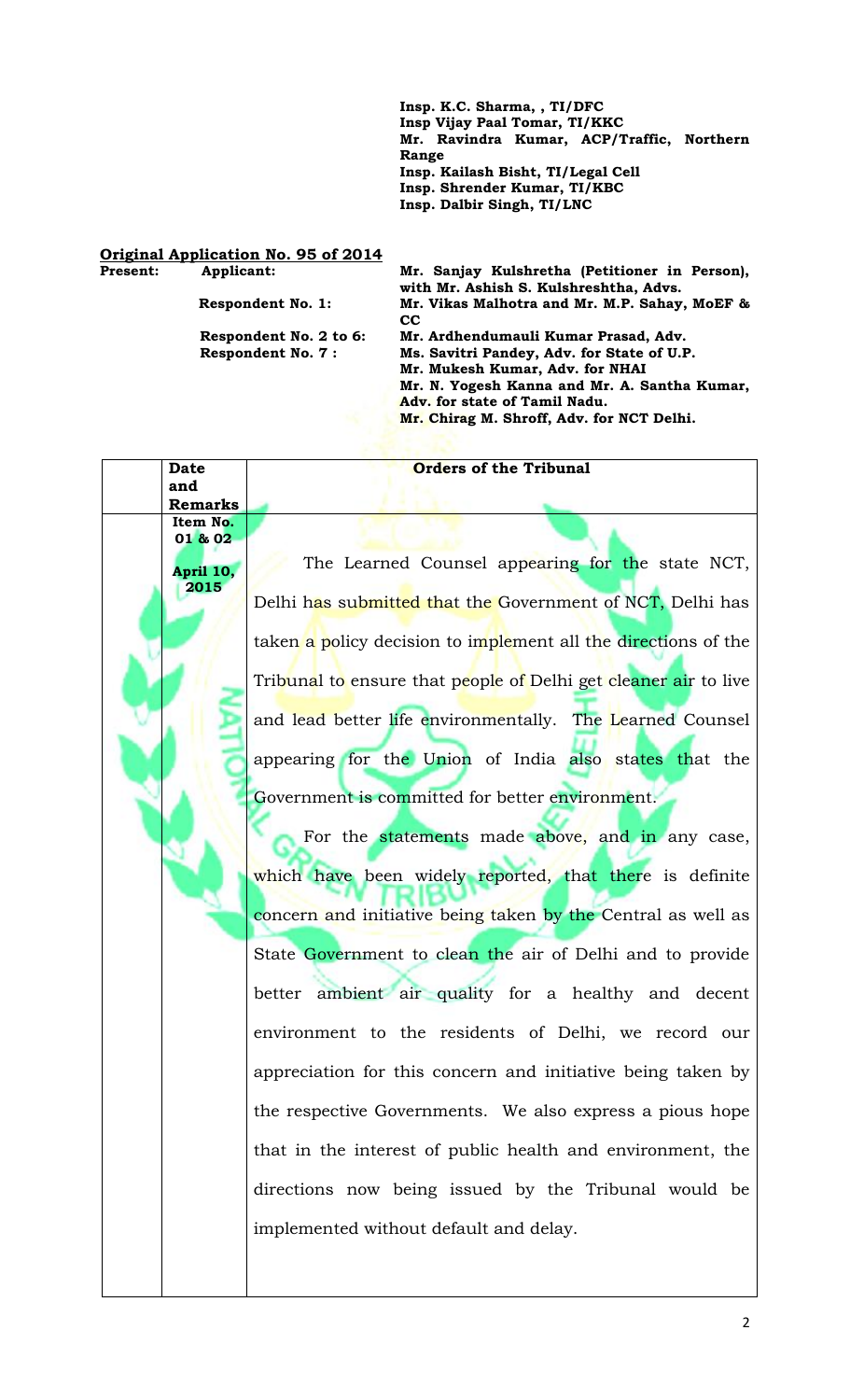The Learned Counsel appointed as Commissioners by the Tribunal submitted they have visited the sites (entry point of Delhi) and have prepared their report. They pray for time to file the report during the course of the day. Liberty granted. We also direct the Learned Local Commissioner to file collective report in regard to the recommendations that they wish to make for better implementation of the directions of the Tribunal.

Let the copies of the inspection report be furnished to all the Learned Counsel appearing in this case for Government and Public Authority and state, who should file their response within one week from today.

The Learned Local Commissioners are directed to visit the entry points whenever they wish to. Police shall provide them due assistance and help to enable them to execute commission without obstruction and inconvenience. Copy of the report be given to all the Learned Counsel appearing for various State authority irrespective whether they are party or not.

It is scientifically established fact that the pollutants of ambient air quality are from vehicular pollution, dust pollution, pollution by burning and emission from industry. Today we have decided to deal with this case in phases to prevent and control of air pollution on the one hand and pass directions for restoration of ambient air quality. The matter pertaining to dust emissions from building construction, transportation C&D waste, mining and allied activity is being dealt.

Development in all fields is an essential feature of a developing country. If the stake holders carry out the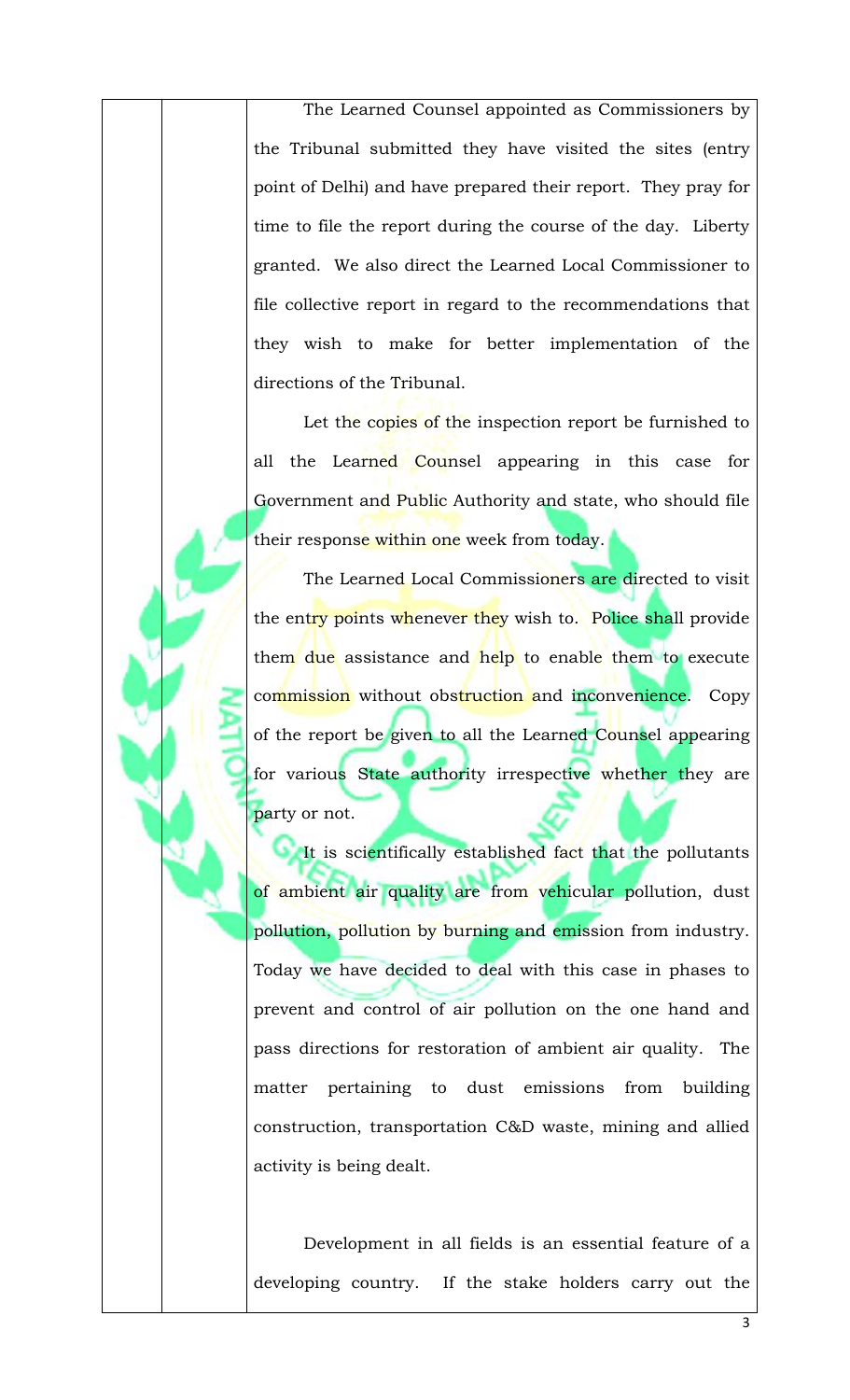development activity in fragrent violation as to the principal of sustainable development the results can be disastrous. They may have serious adverse impact not only on environment and ecology of the area but even would raise serious issues of public health. Where construction activity is one of the very significant facet of development there it is one of the serious contributor of air pollution by generating dust. Dust could be generated purely from construction activity, transportation of construction material, construction debris waste and by carrying on mining activity. Dust emission from these activities attain dangerous dimensions when its carried out rampantly and in a unregulated manner. The stack holders for short economic gains do not take environmental preventive and protections measures prescribed under laws exposing not only their workers but the entire population of the area to variety of diseases some of them are even life threatening.

Despite the fact that the Benches of the Tribunal have expert members from diverse fields of environment. The Tribunal had adopted approach of consulting the stack holders while dealing with the issues of air pollution in Delhi and the steps that are required to be taken for improving the air quality.

The Committees were constituted and even deliberations issued vide orders dated 24th November, 2014 and 01st December, 2014 in regard to controlling the polluting and improving the ambient air quality in Delhi. In the Order dated 01st December, 2014 we had issued a set of directions particularly dealing with the requirements of prevention and control of air pollution resulting from emission of dust in the atmosphere. All the directions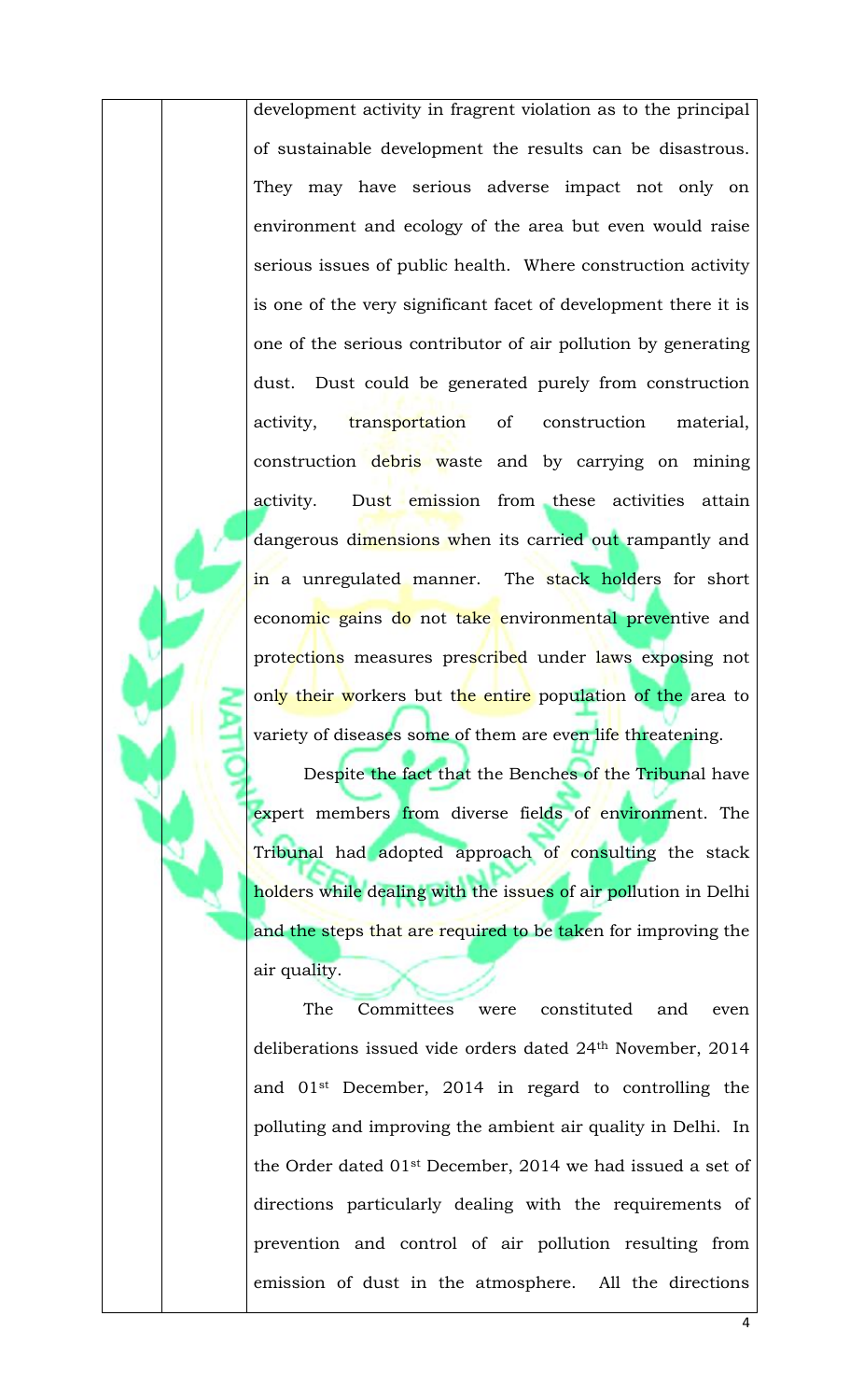contained in that order shall be read and construed as part of this Order and directions issued hereinafter.

The Expert Committee constituted by the Tribunal had collected samples from 36 different sites in Delhi, Haryana and Uttar Pradesh. The analysis reports indicate significant exceeding parameters. For instance nitrogen dioxide as per the prescribed standard is to be 84  $\mu$ g/m<sup>3</sup> was found to be between  $146-208 \mu g/m^3$  in Faridabad in Delhi. The particulate matter as against permissible of PM 10  $\mu$ g/m<sup>3</sup> were found to be 484-276-948  $\mu$ g/m<sup>3</sup> in Delhi and Faridabad and the surroundings areas. The particulate matters with reference to PM 2.5 is excessively violative in Delhi and has gone upto 1284 as against prescribed standard of 60  $\mu$ g/m<sup>3.</sup> Carbon dioxide in Delhi is found to be  $7.81 \mu g/m^3$  against the prescribed value of  $2 \mu g/m^3$ .

Similar data was also taken note by the Tribunal in its order dated 16<sup>th</sup> March, 2015. Nitrogen dioxide was found to be 367  $\mu$ g/m<sup>3</sup> against the prescribed value of 80  $\mu$ g/m<sup>3</sup> on 140 occasions on 24 hours basis. The particulate matters PM 2.5 ranged between 30.41 to  $1284 \text{ µg/m}^3$  against the NAAQS value of 60 µg/m<sup>3.</sup> Carbon monoxide and benzene both were found to be exceeded.

This persuaded to pass the certain directions in that behalf. The same should also read as part of this order.

It has been widely reported that massive construction activity is going on without taking any precautionary and preventive measures. There are no covers scaffolding no housing of road to reduce dust dispersal. The construction materials are not covered, the workers are not provided with gadgets to prevent inhaling of dust particles particularly fine particles.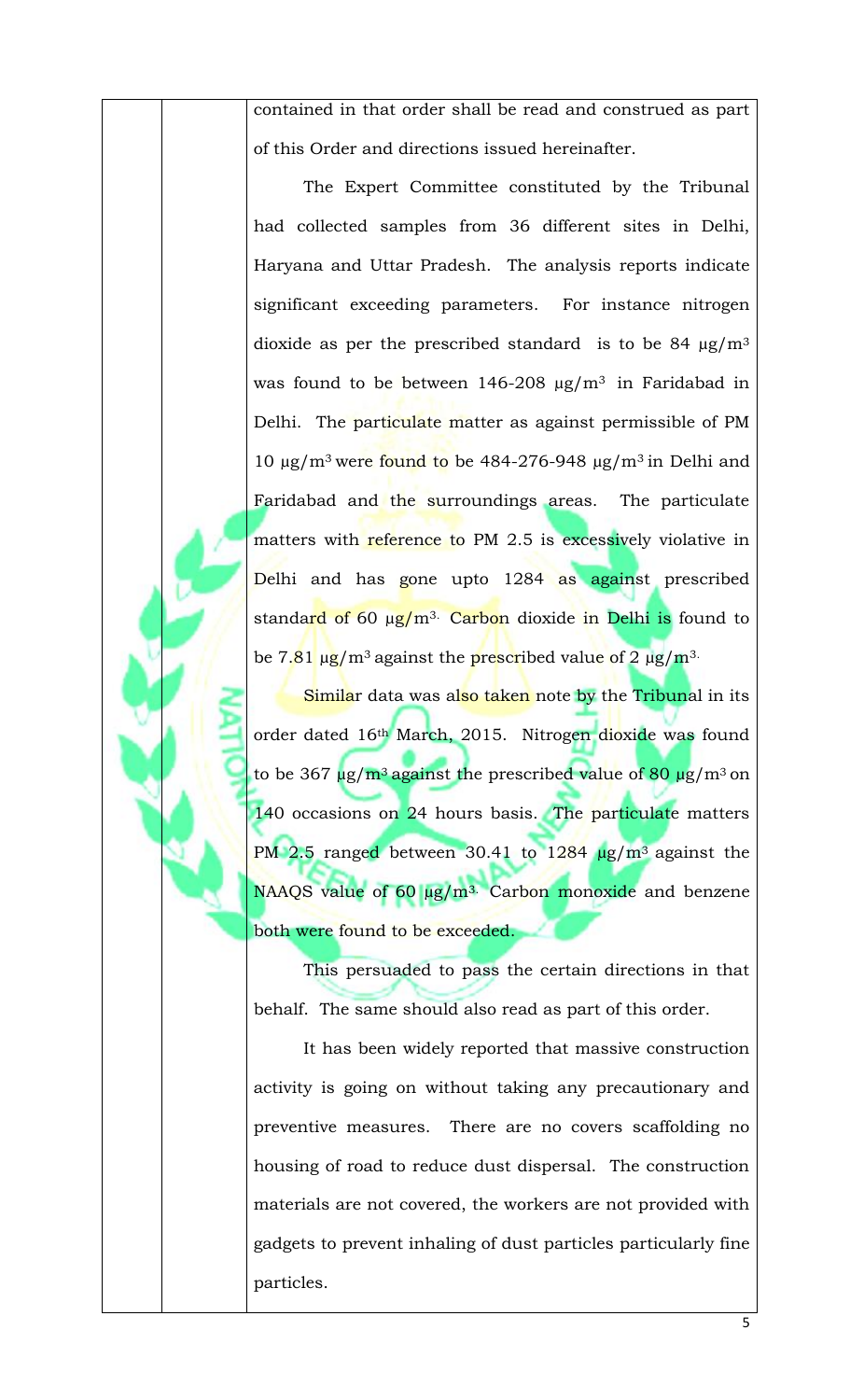Thus there is dire need to immediately pass appropriate directions for preventing and controlling the pollution of air from dust and to improve ambient air quality particularly of NCR of Delhi.

We are not oblivious of all the difficulties that may come in the way of the bonafide purchaser and the builders for the restrained orders passed by on 16th March, 2015. But it is not only legal but even a social and corporate responsibility of all the builders to carry on construction activity or mining activity strictly in accordance with the prescribed rules. They must ensure that for small economic gains they do not expose the public including their purchasers and workers to serious diseases and adversely effecting the public health at large. The constitutional right to life, decent and clean environment has to take precedent over the right of an individual to carry on business activity.

Thus we pass the following directions:

(i) No Corporation, authority or instrumentality of the State vested with the power of sanctioning plans, drawings for construction of any commercial, residential and even construction of small plots would impose a clear condition that sanction of plans is subject to the builder, owner or person seeking sanction would strictly comply with the directions contained in this order as well as the MoEF Guidelines, 2010 while raising construction. (ii) Such Authorities shall forth with issue notices to all the builders raising any kind of construction that they should strictly adhere to and comply with the directions contained in this order of the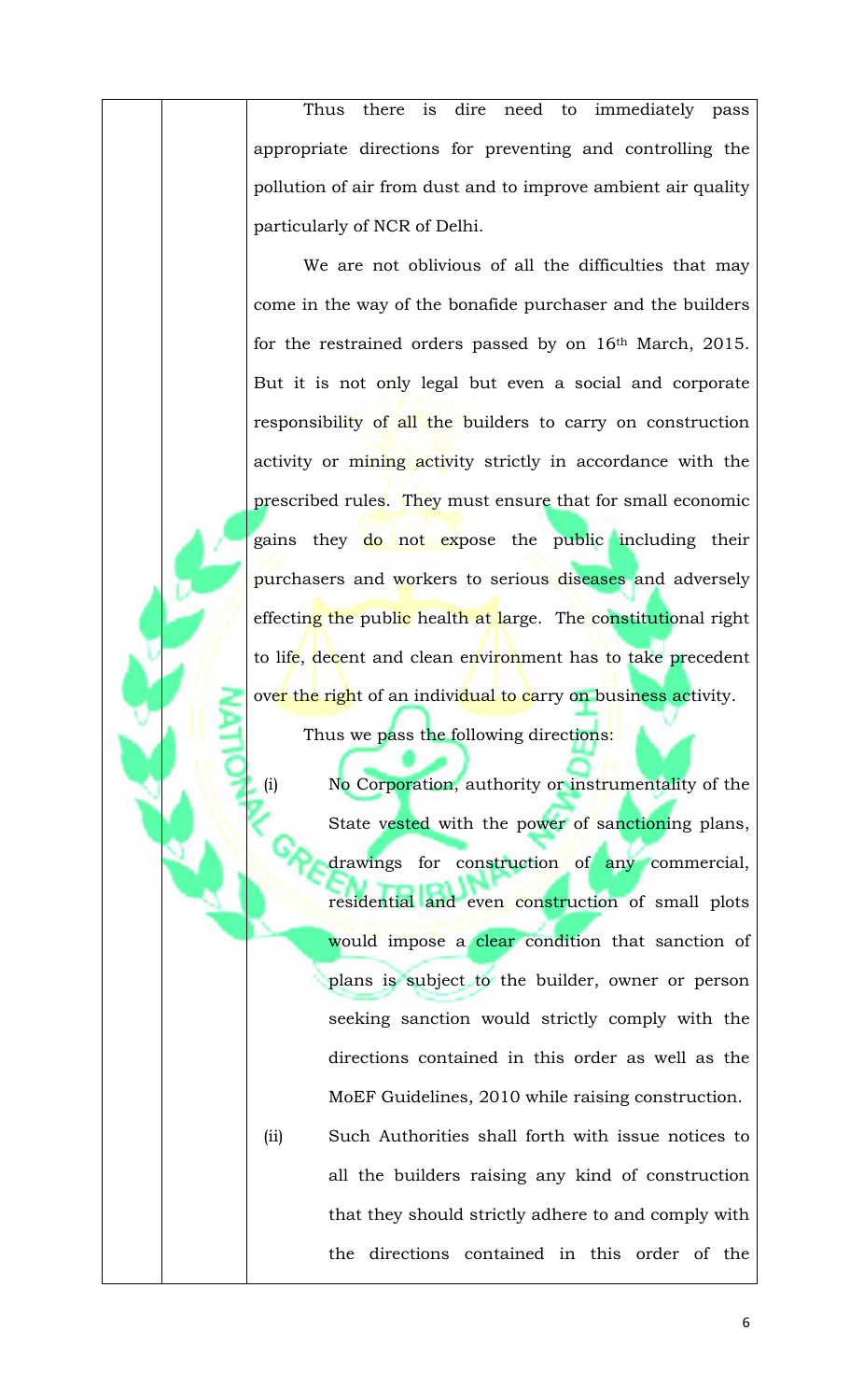Tribunal as well as MoEF Guidelines, 2010 is relation to precautions required to be taken while carrying on construction.

- (iii) Every builder or owner shall put tarpaulin on scaffolding around the area of construction and the building. No person including builder, owner can be permitted to store any construction material particularly sand on any part of the street, roads in any colony.
- (iv) The construction material of any kind that is stored in the site will be fully covered in all respects so that it does not disperse in the Air in any form.
- (v) All the construction material and debris shall be carried in the trucks or other vehicles which are fully covered and protected so as to ensure that the construction debris or the construction material does not get dispersed into the air or atmosphere, in any form whatsoever.
	- The dust emissions from the construction site should be completely controlled and all precautions taken in that behalf.
- (vii) The vehicles carrying construction material and construction debris of any kind should be cleaned before it is permitted to ply on the road after unloading of such material.
- (viii) Every worker working on the construction site and involved in loading, unloading and carriage of construction material and construction debris shall be provided with mast to prevent inhalation of dust particles.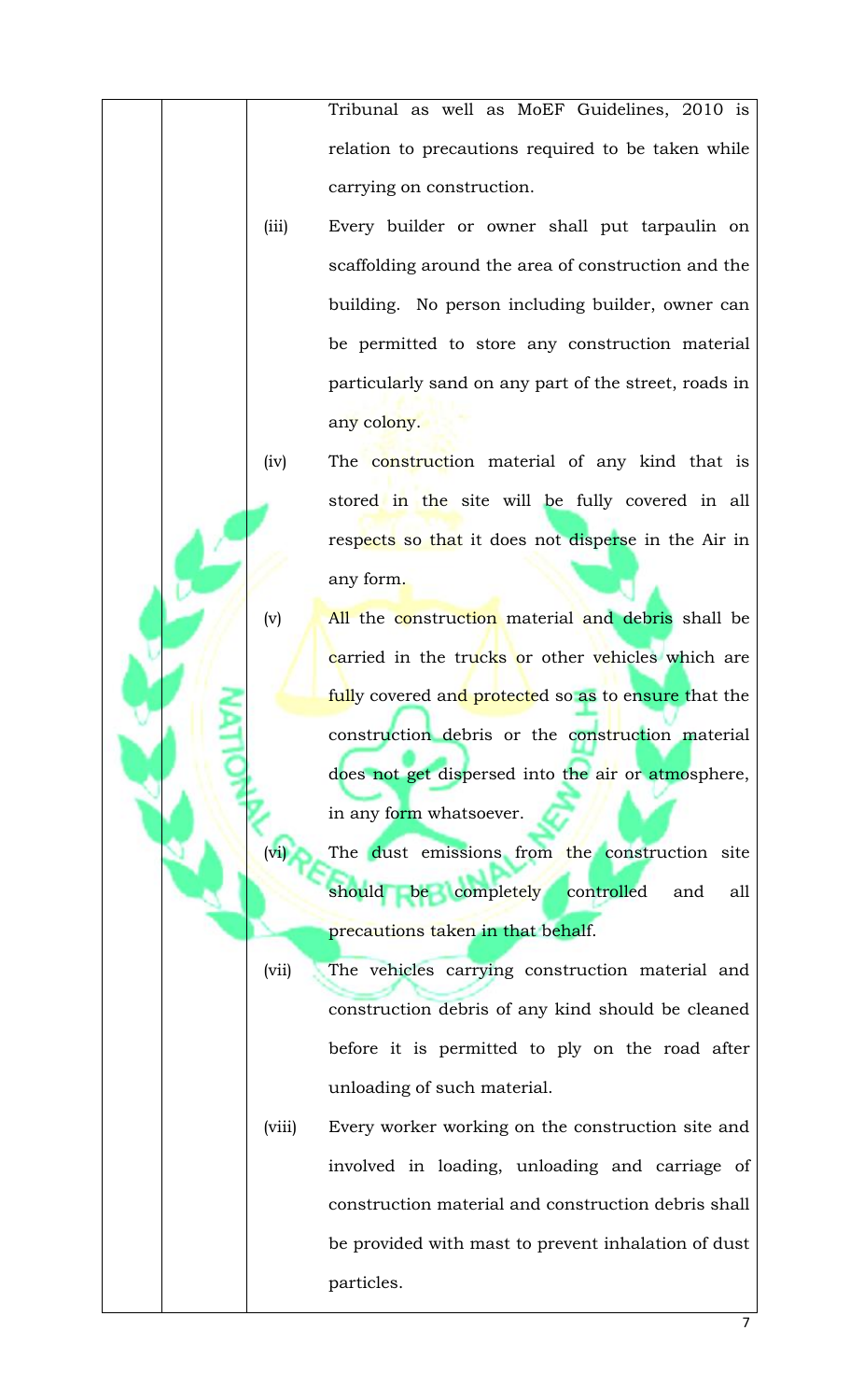- (ix) Every owner and or builder shall be under obligation to provide all medical help, investigation and treatment to the workers involved in the construction of building and carry of construction material and debris relatable to dust emission. (x) It shall be the responsibility of every builder to
	- transport construction material and debris waste to construction site, dumping site or any other place in accordance with rules and in terms of this order.
	- (xi) All to take appropriate measures and to ensure that the terms and conditions of the earlier order and these orders should strictly comply with by fixing sprinklers, creations of green air barriers. (xii) Compulsory use of wetjet in grinding and stone cutting.
		- (xiii) Wind breaking walls around construction site. (xiv) All concerned Government that is state of NCT, Delhi state of U.P., state of Rajasthan and Haryana shall ensure that mining activity if otherwise permitted in accordance with law and orders of the Court is strictly regulated and carry out in a manner prescribed under rules and to ensure that least dust has emitted into air/atmosphere and all steps are taken to prevent the same.
		- (xv) The Corporation, DDA, HUDA, NOIDA, Greater NOIDA Authority and all other Authorities and instrumentalities of the state and its department shall make all efforts to increase the `tree cover' area by planting large number of trees of various species depending upon the quality content of soil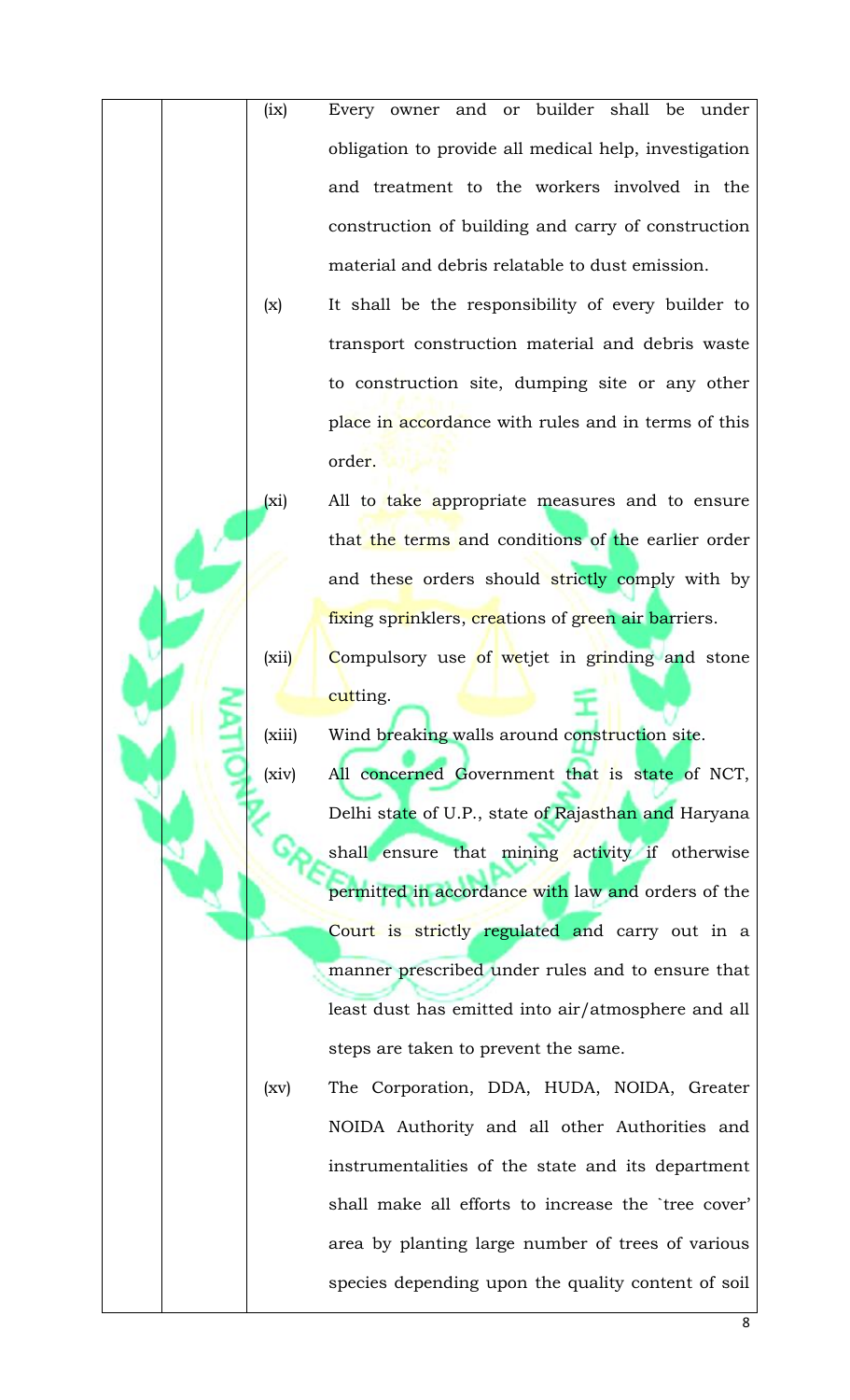and other natural attendant circumstances.

- (xvi) All the builders who are building commercial, residential complexes which are covered under the EIA Notification of 2006 shall provide green belt around the building that they construct. All Authorities shall ensure that such green belts are in existence prior to issuance of occupancy certificate.
- (xvii) The state Government of NCT, Delhi, Haryana, Uttar Pradesh, state of Rajasthan, all Public Authorities in these states, Corporations, Development Agencies and all other Authorities persons and Departments of the state Government, Pollution Control Boards and Police Authorities shall ensure complete and expeditious compliance of all these directions with immediate effect.
	- a. The Station House Officer, Environmental Engineers, Engineers of the Corporation and of all the Regulatory and Development Authority responsible for sanctioning of plan, granting consent and issuance of completion certificate would be personally and strictly responsible for compliance of these directions in the area/areas that fall under their jurisdiction. In the event of default they shall be liable to pay compensation for such environmental degradation or for pollution of ambient air quality in NCR, Delhi particularly.
	- b. If any person, owner and or builder is found to be violating any of the conditions stated in this order and or for their non-compliance such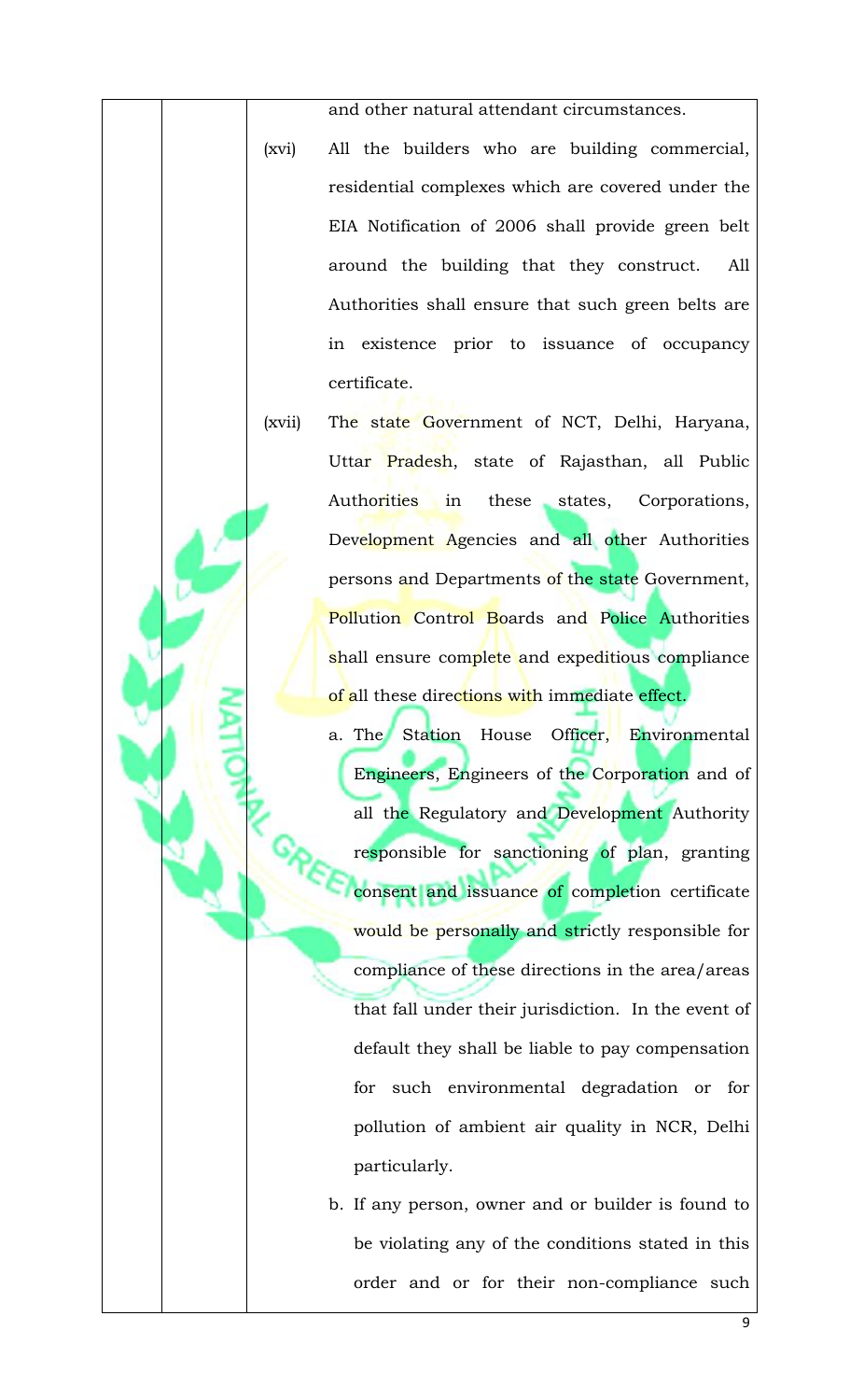person, owner, builder shall be liable to pay compensation of Rs. 50,000/- per default in relation to construction activity at its site and Rs. 5,000/- for each violation during carriage and transportation of construction material, debris through trucks or other vehicles, in terms of Section 15 of the NGT Act on the principle of Polluter Pay. Such action would be in addition not in derogation to the other action that the Authority made take against such builder, owner, person and transporter under the laws in force.

- c. The Government of NCT, Delhi shall take immediate step to enhance the capacity of its plant for reutilisation and recycling of C&D waste. It is undisputed on record that NCR, Delhi is generating nearly 4000 MT of C&D waste every day and the capacity of the plant is not able to utilised even 10% of such generated waste. All builders shall ensure that C&D waste is transported in terms of this order to the site in question only and due record in that behalf shall be maintained by the builders, transporters and NCR of Delhi.
- d. We make it clear that even if constructions have been started after seeking Environmental Clearance under the EIA notification 2006 and after taking other travel but is being carried out without taking the preventive and protective environmental steps as stated in this order and MoEF guidelines, 2010, the State Government,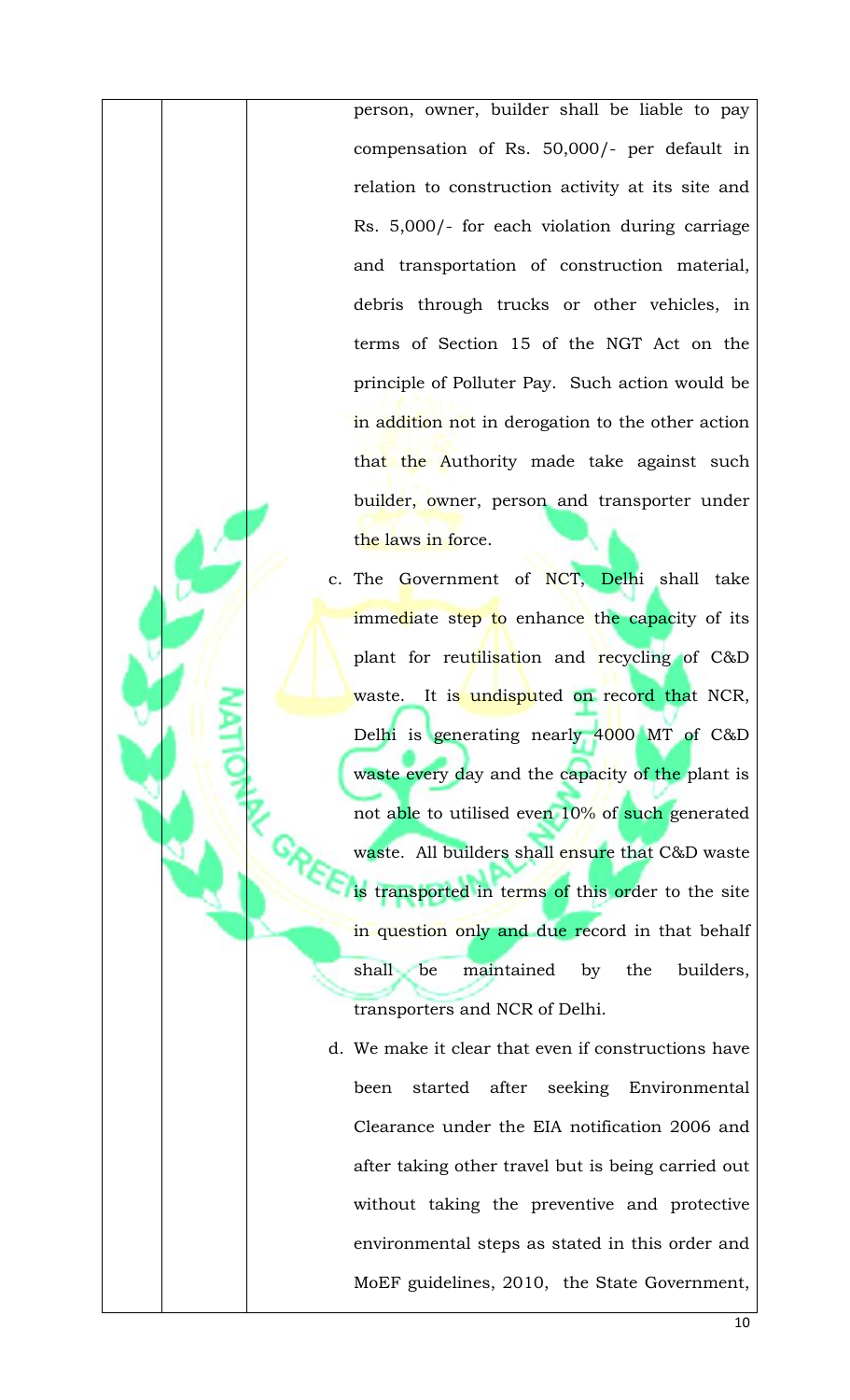SPCB and any officer of any department as aforestated shall be entitled to direct stoppage of work.

In relation to Lajpat Nagar, we make it clear that the cement Jersey Barriers would be placed at both the ends of the road. There shall be no crossing permitted from one end to the road and another end of the road. In other words, there would be no intersection. We are informed that the parking space as provided by the Board is able to accommodate nearly 550 cars which would has provided a great relief to the traffic congestion in Lajpat Nagar. This arrangement would continue in terms of the order of the Tribunal till further order. Police Authorities present before the Tribunal, shall ensure that all the directions issued by the Tribunal in regard to the de-congestion of traffic thus resulting in minimum emissions from vehicular pollution should be carried out strictly without default. The CPCB shall place on record ambient air quality analysis pre orders and post orders. We are informed that data of ambient air quality for 2007 to 2009 have been placed on record. The CPCB shall prepare a comparative table and DPCC shall fully assist in that behalf. Reference in the air quality report shall be also made regarding existing climatic condition at the time of collection of sample. Needless to mention that Delhi Metro is carrying on huge construction activities in Delhi, its public benefit and public importance cannot be denied but still they are required to ensure that they do not cause any air pollution. Therefore we direct Delhi Metro or any other Government or private construction agency carrying on massive construction project that they will strictly adhere to construction activities in terms of this